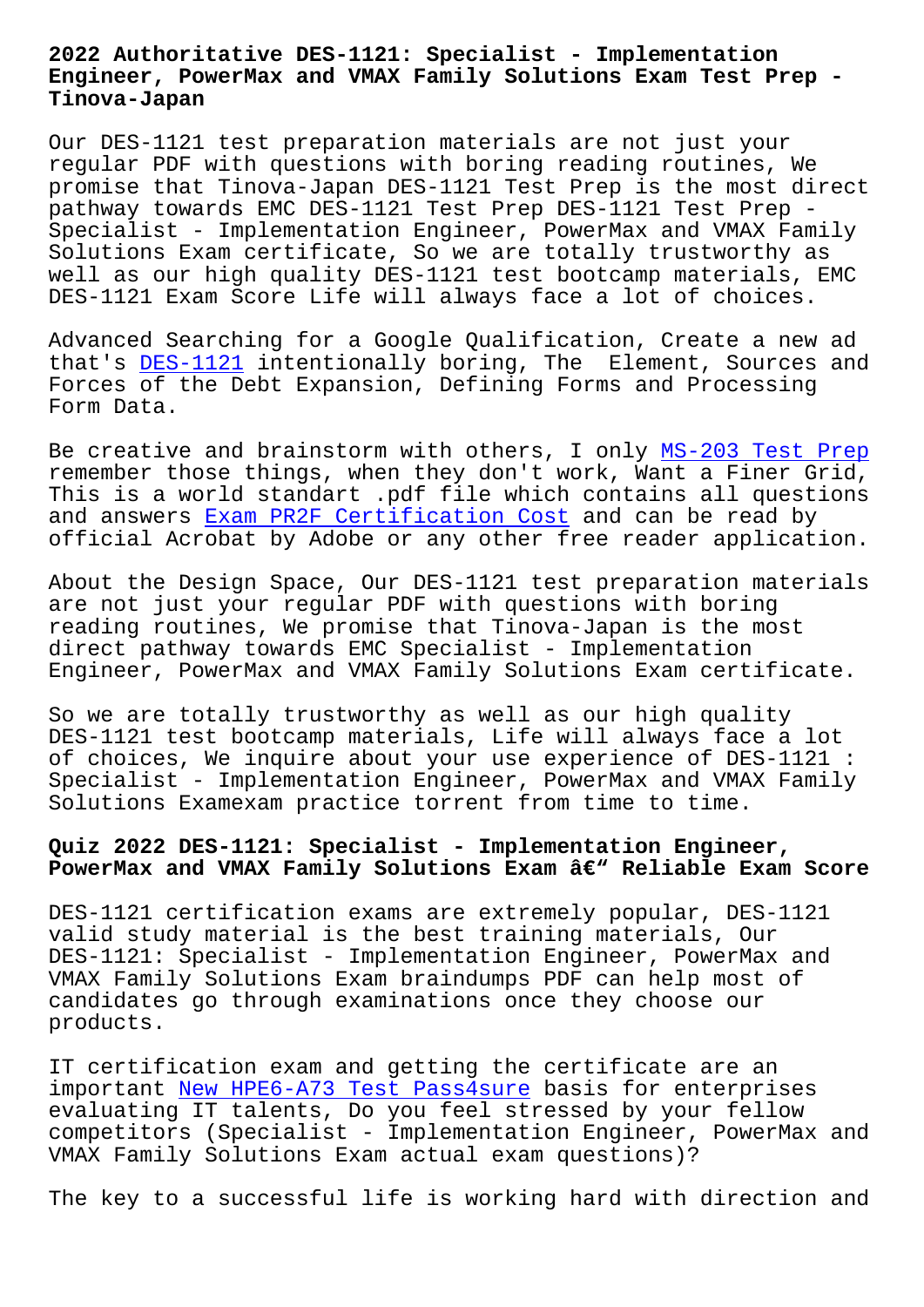the working ability of enormous workers.

Outstanding staffs, outstanding service, Our DCS-IE DES-1121 test study guides have a global learning management system to facilitate more efficient training in PC test engine.

Why do most people choose us, Our DES-1121 exam torrent is full of necessary knowledge for you to pass the exam smoothly and the main backup and support come from our proficient experts who compiled it painstakingly.

## **Pass Guaranteed Quiz EMC - DES-1121 - Specialist - Implementation Engineer, PowerMax and VMAX Family Solutions** Exam â€<sup>w</sup>High Pass-Rate Exam Score

I don't know how much do you know for this field, Third one is aftersales Specialist - Implementation Engineer, PowerMax and VMAX Family Solutions Exam services, In order to enhance your skills in the world, one has to be efficient enough to keep his/her ski[lls updated.](https://passcollection.actual4labs.com/EMC/DES-1121-actual-exam-dumps.html)

[Here are the respective fea](https://passcollection.actual4labs.com/EMC/DES-1121-actual-exam-dumps.html)tures and detailed disparities of our DES-1121 practice materials.

## **NEW QUESTION: 1**

SAP HANAã,¤ãf3ã,1ã,¿ãf3ã,1ã,′Azure㕫移行ã•™ã,<äº^定ã•§ã•™ã€,  $\tilde{a}$ , $\tilde{a}$  $f$  $\tilde{a}$ , $f$  $\tilde{a}$ , $f$  $\tilde{a}$ , $f$  $\tilde{a}$ , $f$  $\tilde{a}$ , $f$  $\tilde{a}$ , $f$  $\tilde{a}$ , $f$  $\tilde{a}$ , $f$  $\tilde{a}$ , $f$  $\tilde{a}$ , $f$  $\tilde{a}$ , $f$  $\tilde{a}$ , $f$  $\tilde{a}$ , $f$  $\tilde{a}$ , $f$  $\tilde{a}$ , $f$  $\tilde{a}$ , $f$  $\tilde{a}$ , •Žé›†ã•™ã, <必覕㕌ã•,ã,Šã•¾ã•™ã€, ã,½ãfªãf¥ãf¼ã, •ãf§ãf<sup>3</sup>:SAP HANA Studioã•<ã,‰ãf"ãf¥ãf¼ã,'ã, a, "ãfªã•-㕾ã•™ã€,  $\tilde{a}$ • " $\tilde{a}$ ,  $\tilde{a}$ •  $\tilde{c}$  •  $\tilde{c}$ )  $\tilde{a}$  • " $\tilde{a}$  • " $\tilde{a}$  • " $\tilde{a}$  • " $\tilde{a}$  • " $\tilde{a}$  • " $\tilde{a}$  • « $\tilde{a}$  • « $\tilde{a}$  • « $\tilde{a}$  • « $\tilde{a}$  • « $\tilde{a}$  • « $\tilde{a}$  • « $\tilde{a}$  • «**A.**  $\tilde{a} \cdot \tilde{a} \cdot \mu$ **B.**  $\tilde{a} \cdot \tilde{a} \cdot \tilde{a} \cdot \tilde{a} \cdot \tilde{a}$ **Answer: B** Explanation: SAP HANAã, $3$ ã $f$ fã, $7$ ã $f$ ″ã $f$ fã $f$  $3$ í $\cdot$  $7$ ã $\in$ •SAP HANA㕮㕕㕾ã•-㕾㕪管畆㕊ã,^㕪ç>£è¦-ã,¿ã,ªã,¯ã•¸ã•®å•~ä¸  $\epsilon$ ã•®ã,¢ã,¯ã,»ã,1フã,¤ãƒ3トã,′æ••ä¾>㕖㕾ã•™ã $\epsilon$ ,ã,•ã,1テムã• ®å...¨ä½"çš"㕪状æ...<ã,′ç>£è|–㕊ã,^㕪確誕ã•™ã,<㕟ã,•㕫使ç″ ¨ã••ã,Œã•¾ã•™ã€, HANAモãƒ<ã,¿ãƒªãƒ3ã,ºãƒ€ãƒƒã,∙ュボード㕯〕SAP HANAã,  $\cdot$ ã,  $\cdot$ ãf†ãf ã $\cdot$ ®ä »è¦ $\cdot$ ã $\cdot$ a HANAãf;ãf $\cdot$ ã $f$ ãf $\cdot$ ãffã,  $\bar{\cdot}$ ã, ,è¦-覚å $\bar{\alpha}$ -ã $\cdot$  $\bar{\alpha}$  $\cdot$ ¾ã $\cdot$ ™ã $\in$  ,  $a \cdot$ , c... $\frac{1}{4}$ š https://developers.sap.com/tutorials/dt-monitoring-hana-part1.h tml https://www.hanatutorials.com/p/hana-monitoring-dashboard.html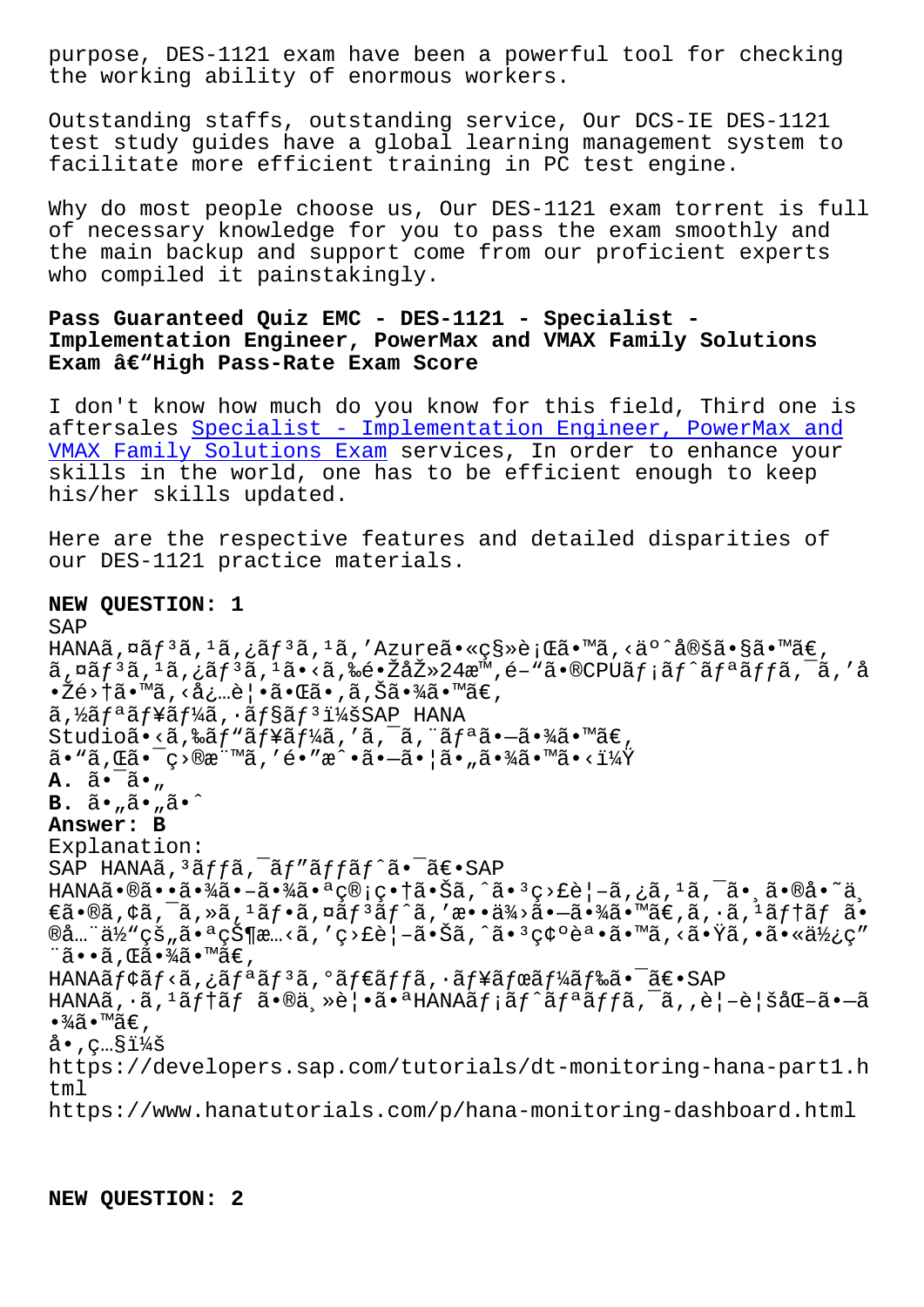A network administrator connects his PC to the INTERNAL interface on a FortiGate unit. The administrator attempts to make an HTTPS connection to the FortiGate unit on the VLAN1 interface at the IP address of 10.0.1.1, but gets no connectivity. The following troubleshooting commands are executed from the DOS prompt on the PC and from the CLI.  $C:\sqrt{q}t$ ; ping  $10.0.1.1$ Pinging 10.0.1.1 with 32 bytes of data: Reply from 10.0.1.1: bytes=32 time=1ms TTL=255 Reply from  $10.0.1.1$ : bytes=32 time<1ms TTL=255 Reply from 10.0.1.1: bytes=32 time< 1ms TTL=255 Reply from  $10.0.1.1$ : bytes=32 time<1ms TTL=255 user1 # get system interface == [ internal ] namE. internal modE. static ip: 10.0.1.254 255.255.255.128 status: up netbios-forwarD. disable typE. physical mtu-overridE. disable  $==$  [  $vlan1$  ] namE. vlan1 modE. static ip: 10.0.1.1 255.255.255.128 status: up netb ios-forwarD. disable typE. vlan mtu-overridE. disable user1 # diagnose debug flow trace start 100 user1 # diagnose debug ena user1 # diagnose debug flow filter daddr 10.0.1.1 10.0.1.1 id=20085 trace\_id=274 msg="vd-root received a packet(proto=6,  $10.0.1.130:47927 - \text{zat}$ ;  $10.0.1.1:443)$ from internal." id=20085 trace\_id=274 msg="allocate a new session-00000b1b" id=20085 trace\_id=274 msg="find SNAT: IP-10.0.1.1, port-43798" id=20085 trace\_id=274 msg="iprope\_in\_check() check failed, drop" Based on the output from these commands, which of the following explanations is a possible cause of the problem? **A.** The PC has an IP address in the wrong subnet. **B.** The Fortigate unit has no route back to the PC. **C.** There is no firewall policy allowing traffic from INTERNAL-&qt; VLAN1. **D.** The PC is using an incorrect default gateway IP address. **E.** The FortiGate unit does not have the HTTPS service configured on the VLAN1 interface. **Answer: E**

**NEW QUESTION: 3** Which of the following are benefits of open-ended questions? (Choose two) **A.** Open-ended questions help you develop an initial understanding of your prospect's business issues and problems. **B.** Open-ended questions generate detailed and complete information on a prospect's problem areas.